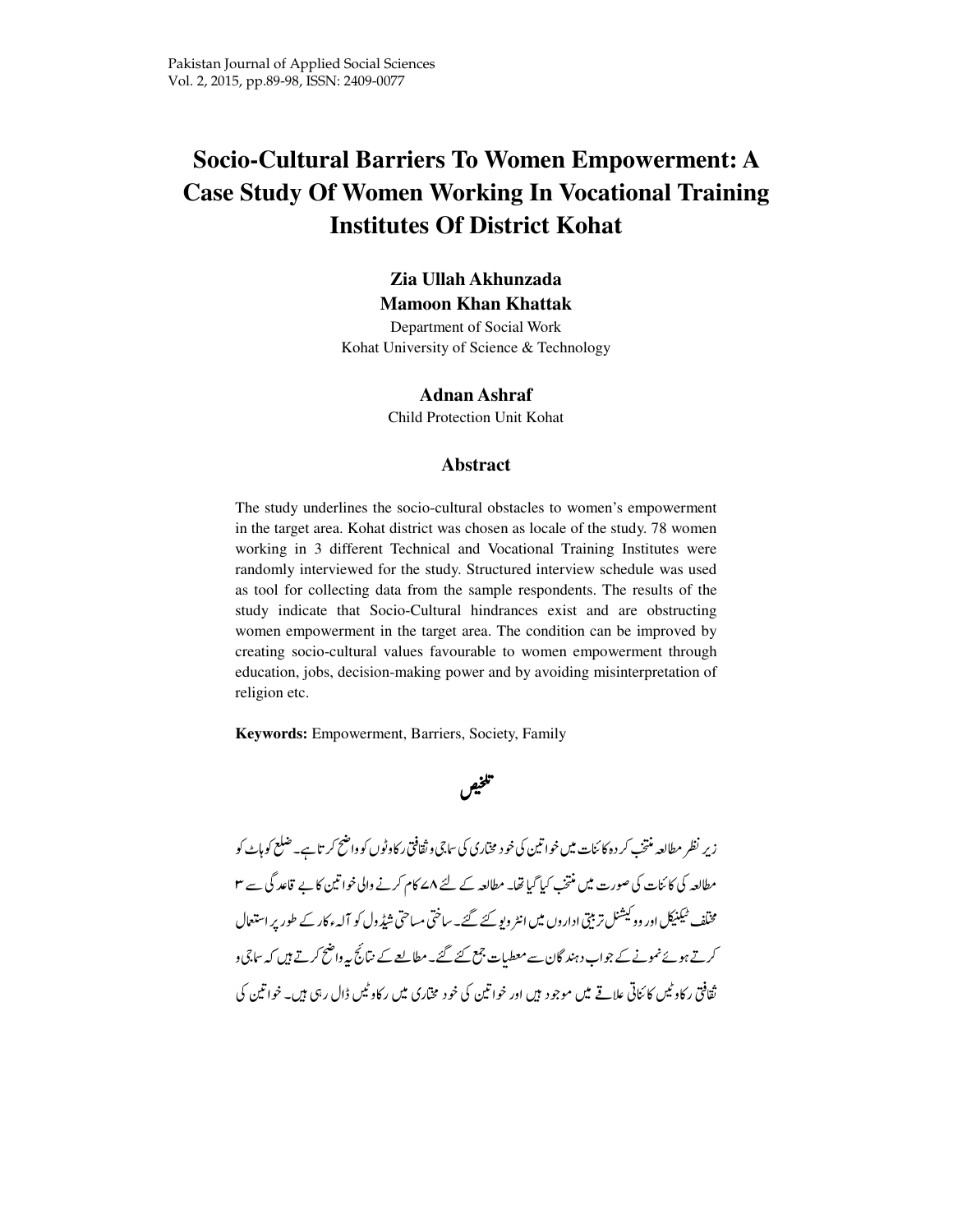kl
mn(o(&Hpqr&sqtuZ&H
v
'( wxyz{z|}/~9 Y
q qeq

### **Introduction**

Mason and Smith (2003) stated that women's empowerment absolutely imposes that in all the human societies, men commands women, or to be further specific, males control at least small segment of the women of their societal strata, especially of their families and households. In this outlook, women are a "class" in the gender stratification structure, a system that is controlled by common values and norms. Girls and women comprise 3/5 of the poor among the world. The rate of poverty is high and is poorer than that of males as evident gender disparities in education, jobs and decision-making power exists (Siddiqui and Nasir, n.d). Women are still mostly isolated into occupations that are less paid than those typically taken by men (Narasaiah, 2004). Chodorow (1978) states that women are less healthy, nourished and are more helpless than men. The patriarchal nature of societal structure in Pakistan provides women less likelihood to get hold of land, low level of legal support for justice and little opportunities for political participation. They have to surpass a number of socio-cultural barriers in order to work for money. They are considered as tool of delivering kids, looking after members of family and giving them passionate happiness. Women do hardly have time to think about themselves. They have lost their individuality while fulfilling their responsibilities. In usual time, majority of the women don't have their own goals rather they react to the demands and needs of others. Additionally, their literacy ratio significantly indicates that investment in human capacities inclines toward males over women (Skalli, 2001). Pakistan has the lowest literacy rate of 49.9% among the South Asian countries. In Pakistan the women literacy ratio is 35.2% which steps down to 25% in villages while 55% enrolment in girl's school has dropped to 25% (Latif, 2009). The socio-economic empowerment of Pakistani women is yet to achieve a satisfactory level, stated by Global Gender Gap Report 2007 (Augusto & Saadia, 2005).

In Pakistan women have mostly been considered as second class citizens due to socio-cultural, economic and legal constraints. Although, half of the Pakistani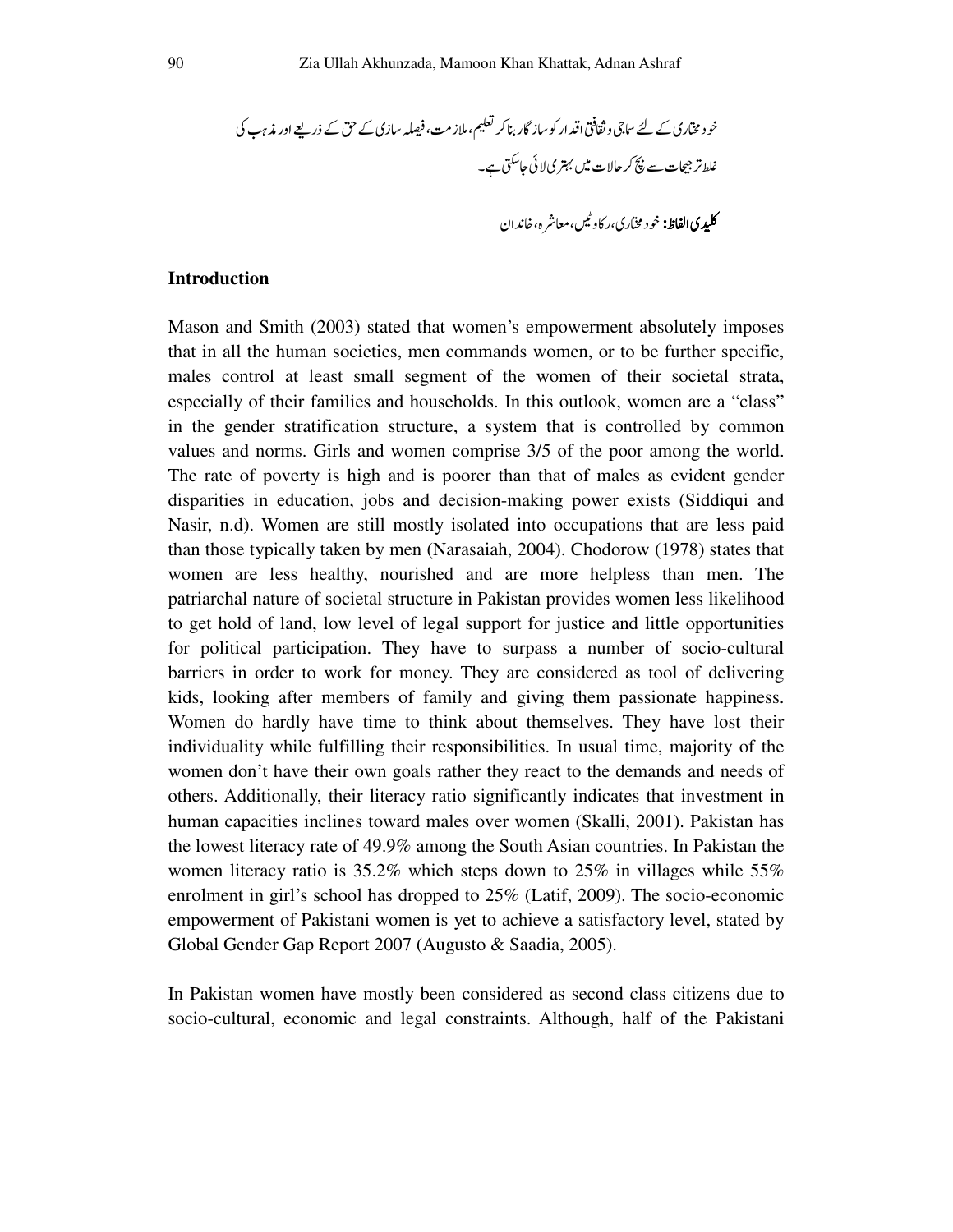population consists of women folk but their empowerment is not encouraging (Naz, Ibrahim & Ahmad, 2012). Jehan (2000) states that impediments on women strengthening start from social practices and convictions. Patriarchal based control is legitimized and practiced on the premise of society, a composite of custom, and religion which decides and characterizes the endorsed part of women in the public arena, their versatility and their admission to financial assets, social and political power too. A woman is barred from saying anything in regards to her life not even in her matrimonial affairs. Once affianced, she rests completely to her spouse's family.

Since, decision-making power is dead set on the strength of male hierarchy, it is also very hard for women officers in public and private sector to devise, plan or execute gender sensitive approaches and even to get sufficient funds to try to do so (Augusto & Saadia, 2005).

Dyson and Moore (1983), states that empowerment is the ability to acquire information and making decisions regarding one's personal concern plus those of one's dear. Empowerment is said to be the amount of access to control over social resources and material within micro and macro level (Dixon Muller, 1978).First definition deals with the decision-making while the second covers the area of women access and control over resources. However, Batliwala (1995) and Malhotra (2002) term empowerment as a process by which women obtain larger command over intellectual and material resources, which help them to raise their self-dependence and increase them to laid stress on their rights and dare the philosophy of patriarchy and the gender based prejudice against women. This will enable them to organize themselves to affirm their self-sufficiency to make decisions and choices, and ultimately eradicate their own sub-ordination in all institutions and structure of the society.

The problems of gender inequality and gender discrimination are the hindrances in the way of empowerment (Sathar & Lloyd, 1994). In Pakistan, patriarchy is the pre-dominated social system. This system favours inflexible separation of work and controlled women's liberty of progress and development. It sternly characterizes women's role in daily affairs. Status of general woman is linked with her family, she play essentially significant role in keeping up family by bearing and raising kids and looking after the aged members of her family. There is more noteworthy inequality among men and women in the field of education, jobs, political participation, decision-making, controlling the assets and access to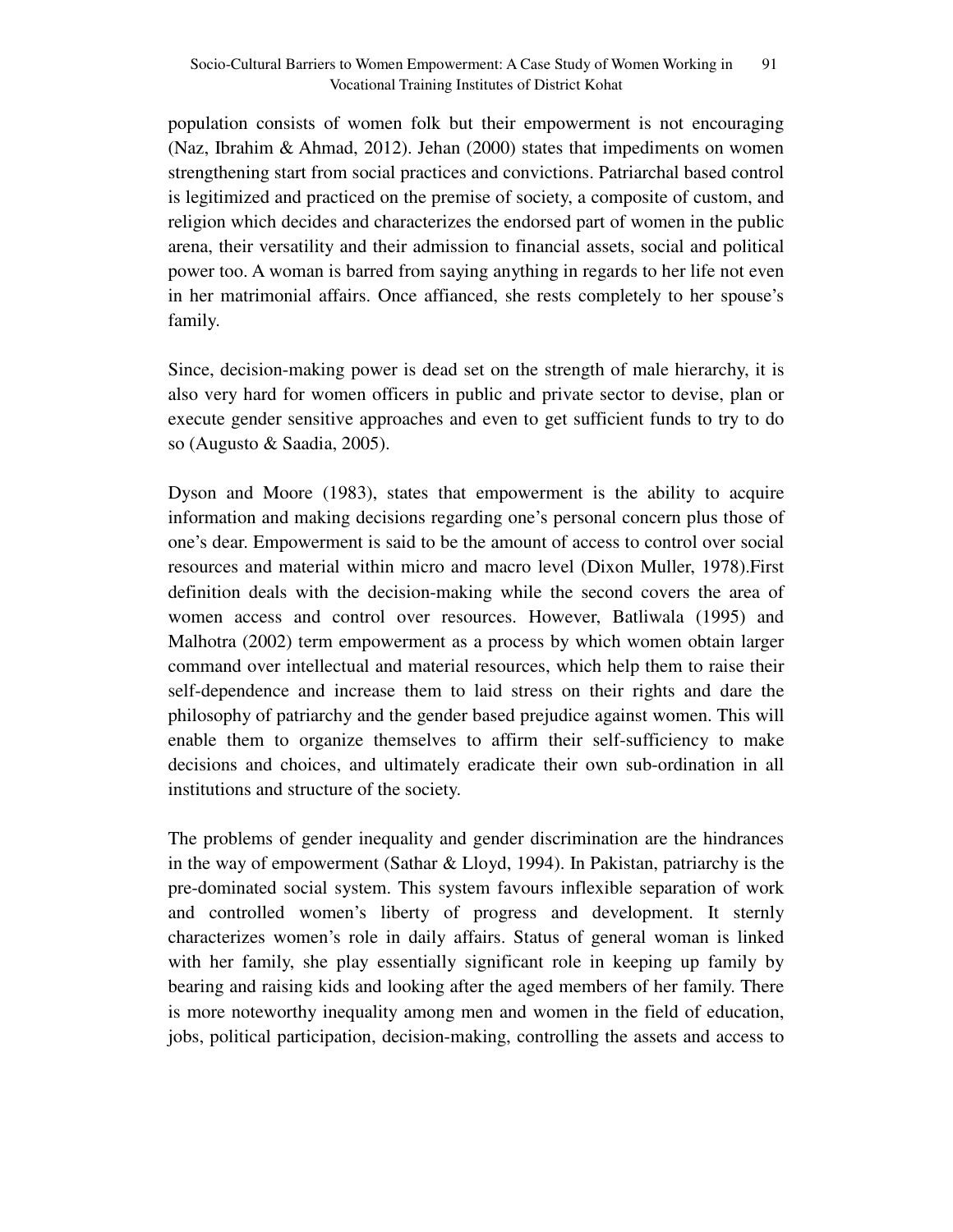health services. Investment in women's education is always very low in Pakistan. Their situation in the family and in the society is measured not acceptable in the framework where women are discriminated (Tisdell, 2002).

Besides the cultural construct of gender roles, this inequality is also due to an insufficient amount of women vocational and professional training institutions. Likewise, the gender ratio in government run universities is recorded as 30-35%. The amount of women polytechnic institutes are also incredibly less. Education empowers women to manage their lives and provides them better chance and choice to make their own lives and that of their families comfortable. It is the key to get rid of repressive custom and traditions that have annulled the wants of women and girls (Khan, 2007).

The empowerment of women is understood as the core issue for shaping the status of women. Among the socially underprivileged groups, the women are prey of gender prejudice and denial. There is still a long way to go to make sure complete gender equality despite of the development in executing women's empowered and gender sameness programmes in the national plan. The efforts for eradicating discrimination and deprivation should base on gender equality; otherwise it will cease to bear any fruit and would be detrimental for family as well as for the whole society. Empowerment and gender equality are rudiments in achieving sustainable socio-cultural, political and economic security within all individuals (Delavandem & Zafar, 2013).

Women's empowerment is obligatory for socio-economic development of a country. Empowering women by growing their rank and independence inside families is vital to various global health and development programmes. One of the eight Millennium Development Goals calls for attaining gender fairness and women's empowerment, empowering women is also fundamental to attain various of other goals together with lessening child death, enhancing maternal well-being, accomplishing universal primary education, fighting HIV/ AIDS and the prime goal of decreasing significantly the extent of destitute by the year 2015 (Kabeer, 2003).

## **Methodology**

The research study was undertaken in Kohat. The study focused on women working in Technical and Vocational Training Centres in Kohat. 03 Vocational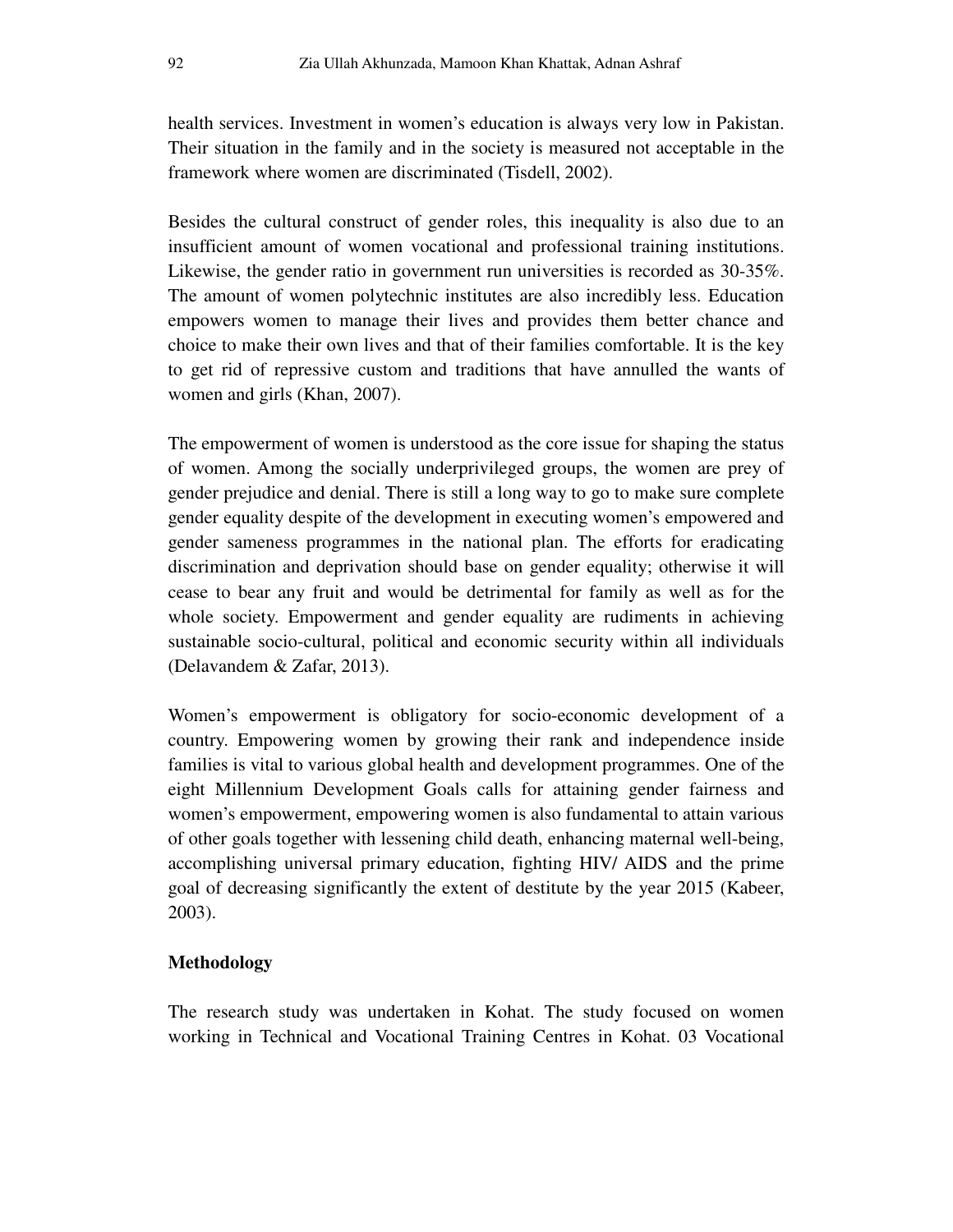Training Institutes were selected randomly and data was collected from 78 female respondents out of total 405. Data was collected through structured Interview Schedule and has been entered through SPSS and analysed quantitatively. The distribution of population size and sample of each Technical and Vocational Centre is shown in Table-1 while using the formula given by Kumar (2005).

| <b>Sample Centre</b>        | <b>Total Trainees</b> | <b>Sample Size</b> |
|-----------------------------|-----------------------|--------------------|
| Fauji Foundation Vocational | 140                   | 27                 |
| <b>Training Centre</b>      |                       |                    |
| Social Welfare and Women    | 85                    | 17                 |
| Development Centre          |                       |                    |
| Government Technical and    | 180                   | 34                 |
| <b>Vocational Centre</b>    |                       |                    |
| <b>Total</b>                | 405                   | 78                 |

**Sample Size and Distribution of Population** 

Source: Office of the Concerned Centre.

ni= n×Ni

N

 $n =$  Sample size of total population

ni = Sample size of each centre

 $Ni =$  Number of the trainee in each centre

 $N = Total number of triangle$ 

## **Results and Discussions**

| Table: 1                                       |  |  |  |
|------------------------------------------------|--|--|--|
| <b>Social Constraints in Women Empowerment</b> |  |  |  |

| <b>Statements</b>       | <b>Strongly</b> | Agree        | <b>Disagree</b> | <b>Total</b> |
|-------------------------|-----------------|--------------|-----------------|--------------|
|                         | agree           |              |                 |              |
| Discrimination in       | $30(38.4\%)$    | 41(52.6%)    | $7(9.0\%)$      | 78(100.0%)   |
| family assets           |                 |              |                 |              |
| Fewer opportunities     | $19(24.4\%)$    | $43(55.1\%)$ | $16(20.5\%)$    | 78(100.0%)   |
| of job for females      |                 |              |                 |              |
| Violence in work        | $26(33.3\%)$    | 45(57.7%)    | $7(9.0\%)$      | 78(100.0%)   |
| places result in resign |                 |              |                 |              |
| from job                |                 |              |                 |              |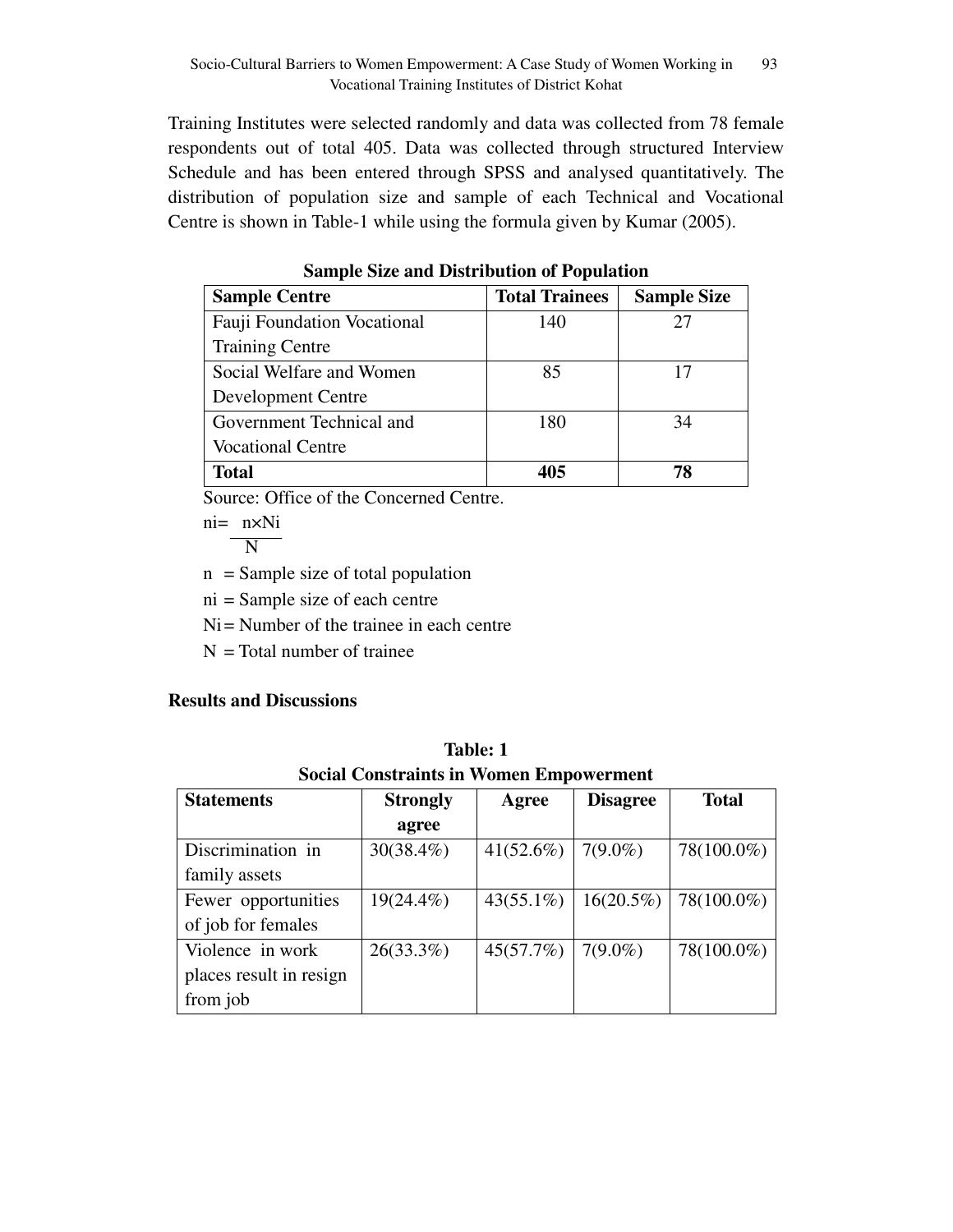| Facilitated through  | $15(19.2\%)$ | 55(70.5%)    | $8(10.3\%)$  | 78(100.0%) |
|----------------------|--------------|--------------|--------------|------------|
| insufficient dowry   |              |              |              |            |
| Low participation in | 13(16.7%)    | 53(67.9%)    | $12(15.4\%)$ | 78(100.0%) |
| politics             |              |              |              |            |
| Lack of vocational   | 14(17.9%)    | 49(62.8%)    | $15(19.2\%)$ | 78(100.0%) |
| and professional     |              |              |              |            |
| opportunities        |              |              |              |            |
| Physically tortured  | $25(32.1\%)$ | 40(51.3%)    | 13(16.7%)    | 78(100.0%) |
| Dependent on males   | $21(26.9\%)$ | $48(61.5\%)$ | $9(11.5\%)$  | 78(100.0%) |
| Lack of health       | $17(21.8\%)$ | $37(47.4\%)$ | 24(30.8%)    | 78(100.0%) |
| services             |              |              |              |            |

Table 01 shows that out of the total 78 (100%) respondents 30 (38.4%) respondents strongly and 41 (52.6%) agreed that they are discriminated in their family assets while the remaining 7(9.0%) respondent disagreed. 19 (24.4%) respondents strongly and 43 (55.1%) agreed that there are fewer opportunities of jobs for females while the remaining 16 (20.5%) respondents disagreed. 26 (33.3%) respondents strongly and 45 (57.7%) agreed that violence in work places result in resignation from job while the remaining 7 (9.0%) respondents were disagree. 15 (19.2%) respondents were strongly and 55 (70.5%) were agree that they have been facilitated through insufficient dowry while the remaining 8(10.3%) respondents were disagree. 13 (16.7%) respondents were strongly and 53 (67.9%) were agree that role of women in politics is low while the remaining 12 (15.4%) respondents were disagree. 14 (17.9%) respondents were strongly and 49 (62.8%) were agree that they have lack of vocational and professional opportunities while the remaining 15 (19.2%) respondents were disagree. 25 (32.1%) respondents were strongly and 40 (51.3%) were agree that they suffer from physical torture while the remaining 13(16.7%) respondents were disagree. 21 (26.9%) respondents were strongly and 48 (61.5%) were agree that they are dependent on males while the remaining 9(11.5%) respondents were disagree. 17 (21.8%) respondents were strongly and 37 (47.4%) were agree that they have lack of health services while the remaining 24 (30.8%) respondents were disagree.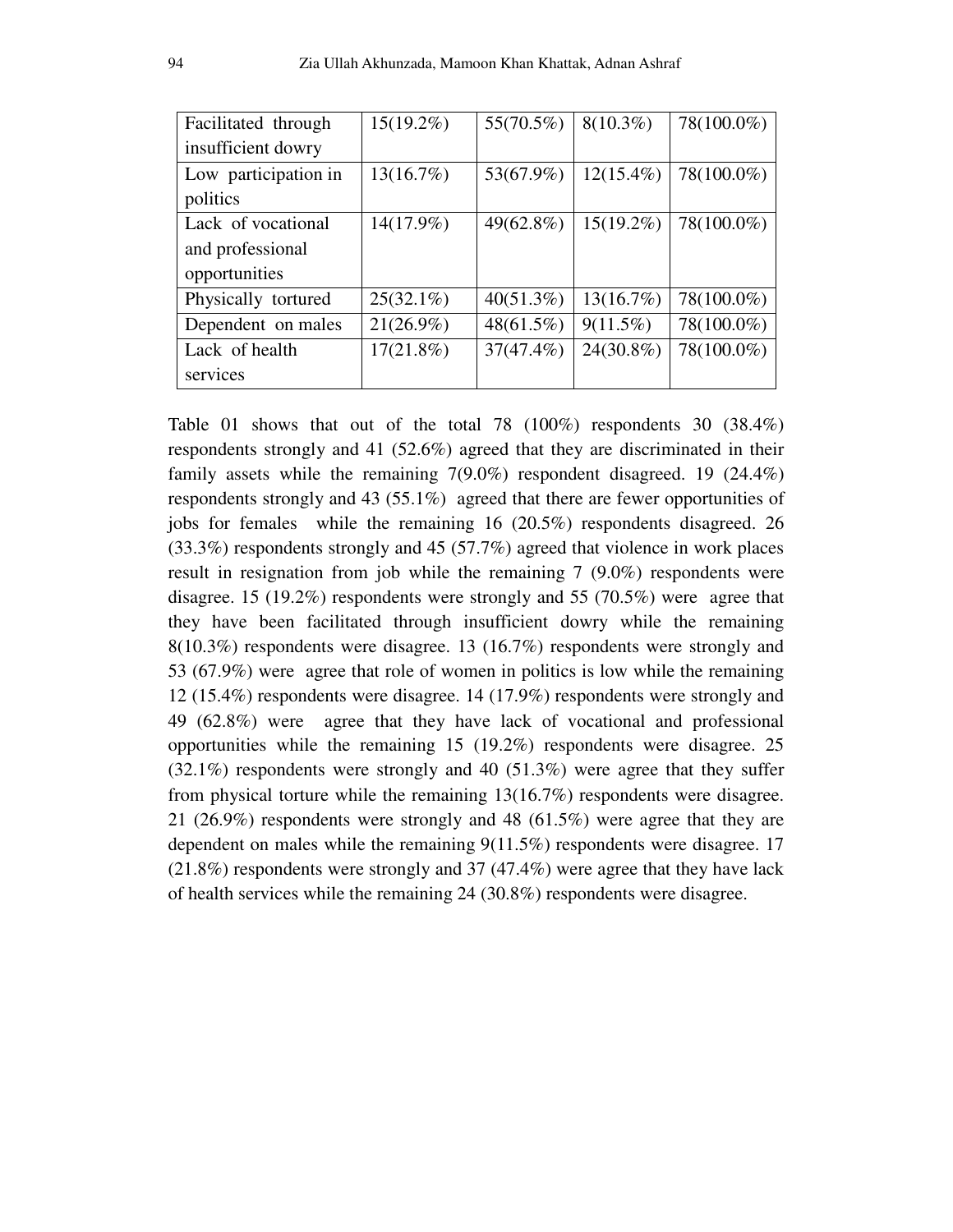| <b>Statements</b>            | <b>Strongly</b> | Agree        | <b>Disagree</b> | <b>Total</b> |
|------------------------------|-----------------|--------------|-----------------|--------------|
|                              | agree           |              |                 |              |
| No participation in          | 38(48.7%)       | 35(44.9%)    | $5(6.4\%)$      | 78(100.0%)   |
| decision making process      |                 |              |                 |              |
| Less favour than boys        | $37(47.4\%)$    | $37(47.4\%)$ | $4(5.1\%)$      | 78(100.0%)   |
| Family restriction on        | $12(15.4\%)$    | 49(62.8%)    | $17(21.8\%)$    | 78(100.0%)   |
| doing certain jobs           |                 |              |                 |              |
| Restrictions on women's      | $5(9.1\%)$      | 41(74.5%)    | $9(16.4\%)$     | 78(100.0%)   |
| mobility                     |                 |              |                 |              |
| <b>Restriction on Female</b> | $12(15.4\%)$    | 44(56.4%)    | 22(28.2%)       | 78(100.0%)   |
| education                    |                 |              |                 |              |
| Provide inadequate           | $15(19.2\%)$    | $27(34.6\%)$ | $36(46.2\%)$    | 78(100.0%)   |
| meals                        |                 |              |                 |              |
| Considered as an             | $9(11.5\%)$     | $51(65.4\%)$ | $18(23.1\%)$    | 78(100.0%)   |
| economic liability due to    |                 |              |                 |              |
| the dowry system             |                 |              |                 |              |

**Table: 2 Cultural Constraints in Women Empowerment** 

Table 02 shows that out of the total 78 (100%) respondents 38 (48.7%) respondents were strongly and 35 (44.9%) were agree that they are not allowed to participate in decision making process while the remaining 5 (6.4%) respondents were disagree. 37 (47.4%) respondents were strongly and 37 (47.4%) were agree that they are less favoured than boys while the remaining  $4(5.1\%)$  respondents were disagree. 12 (15.4%) respondents were strongly and 49 (62.8%) were agree that they have restrictions from their family on doing certain jobs while the remaining 17 (21.8%) respondents were disagree. 5 (9.1%) respondents were strongly and 41 (74.5%) were agree that there are restrictions on women's mobility while the remaining 9 (16.4%) respondents were disagree. 12 (15.4%) respondents were strongly and 44 (56.4%) were agree that there are restrictions on female's education while the remaining 22 (28.2%) respondents were disagree. 15 (19.2%) respondents were strongly and 27 (34.6%) were agree that inadequate meals are provided to them while the remaining 36 (46.2%) respondents were disagree. 9 (11.5%) respondents were strongly and 51 (65.4%) were agree that they are considered as an economic liability due to the dowry while the remaining 18 (23.1%) respondents were disagree.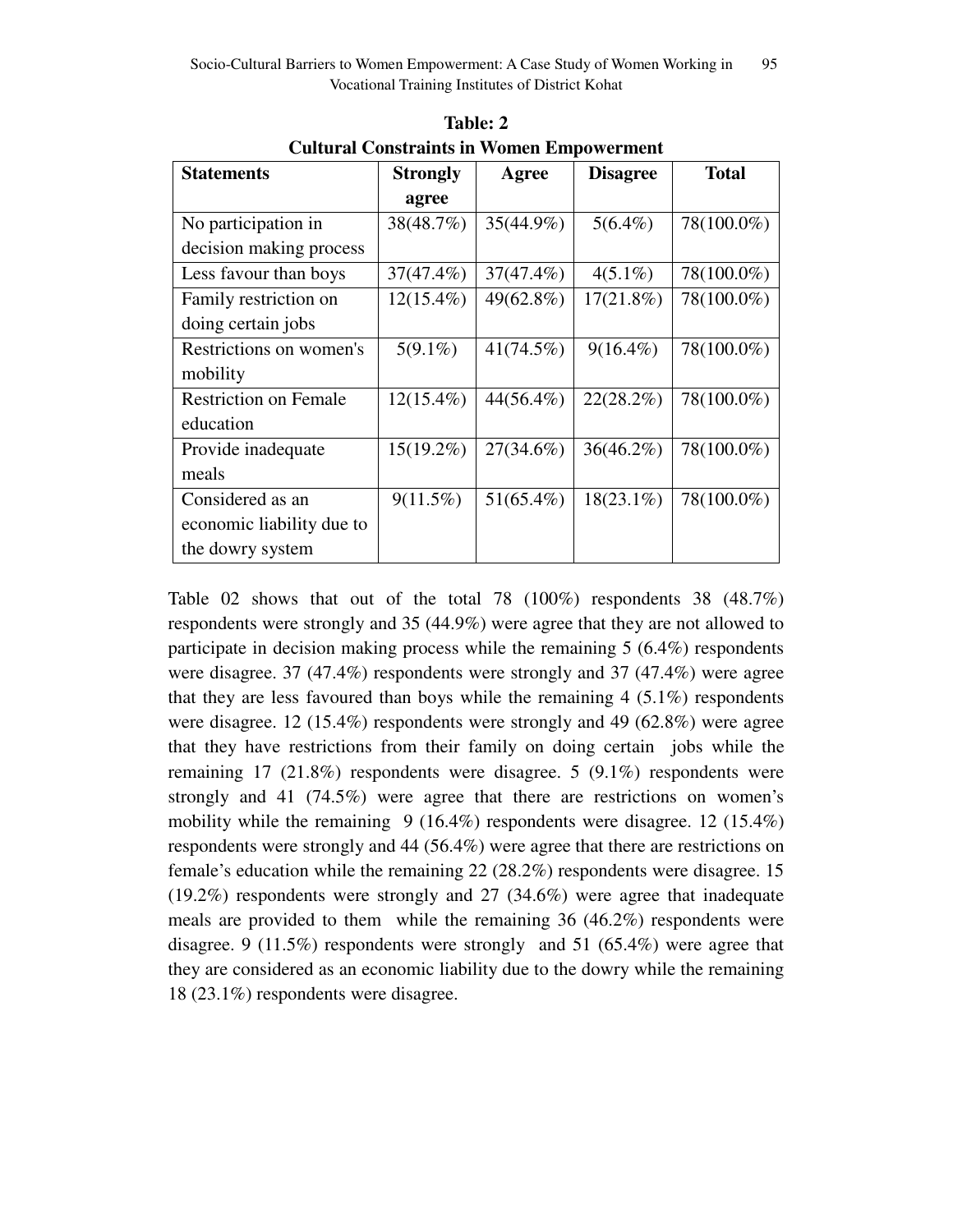## **Conclusions**

The study concludes that women are discriminated in family material goods. They are provided less opportunity than males in education, employments and in other fields. The study finds that women are discriminated in all walks of life and which is making them handicapped and obstructing their empowerment. Women are considered as burden and debarred from their fundamental rights.

There is a need of promoting education particularly of women, provision of employment opportunities to women, eradication of gender-based discrimination and propagation of Islamic injunctions regarding women's rights in order to empower women in all walks of life. There is a need of harmonizing male dominancy, to make sure equivalent voice of women in decision-making, promotion of vocational training for women, ensuring protection at place of work, elimination of health inequalities, discarding limitations on women's participation, harmonizing role of women in the domestic setting and elimination of unnecessary cultural taboos.

## **References**

- Augusto, C. L. & Saadia, Z. (2005). Report on Women's Empowerment: Measuring the Global Gender Gap.
- Batliwala, S. (1995). Education for Women's Empowerment, ASPBAE Position Paper for the Fourth World Conference on Women, Beijing September (1995). New Delhi, Asia South Pacific Bureau of Adult Education, *Conference Proceedings.*
- Chodorow, N. (1978). The Reproduction of Mothering Psychoanalysis is and the Sociology of Gender, Berkeley, University of California.
- Delavande, A., & Zafar, B. (2013). Gender Discrimination and Social Identity: Experimental Evidence from Urban Pakistan, New York, Federal Reserve Bank of New York.
- Dixon-Mueller, R. (1978). Women and New World Economy is an Islands Experience, *Women in Management Review*, vol.17:7, pp.308-317.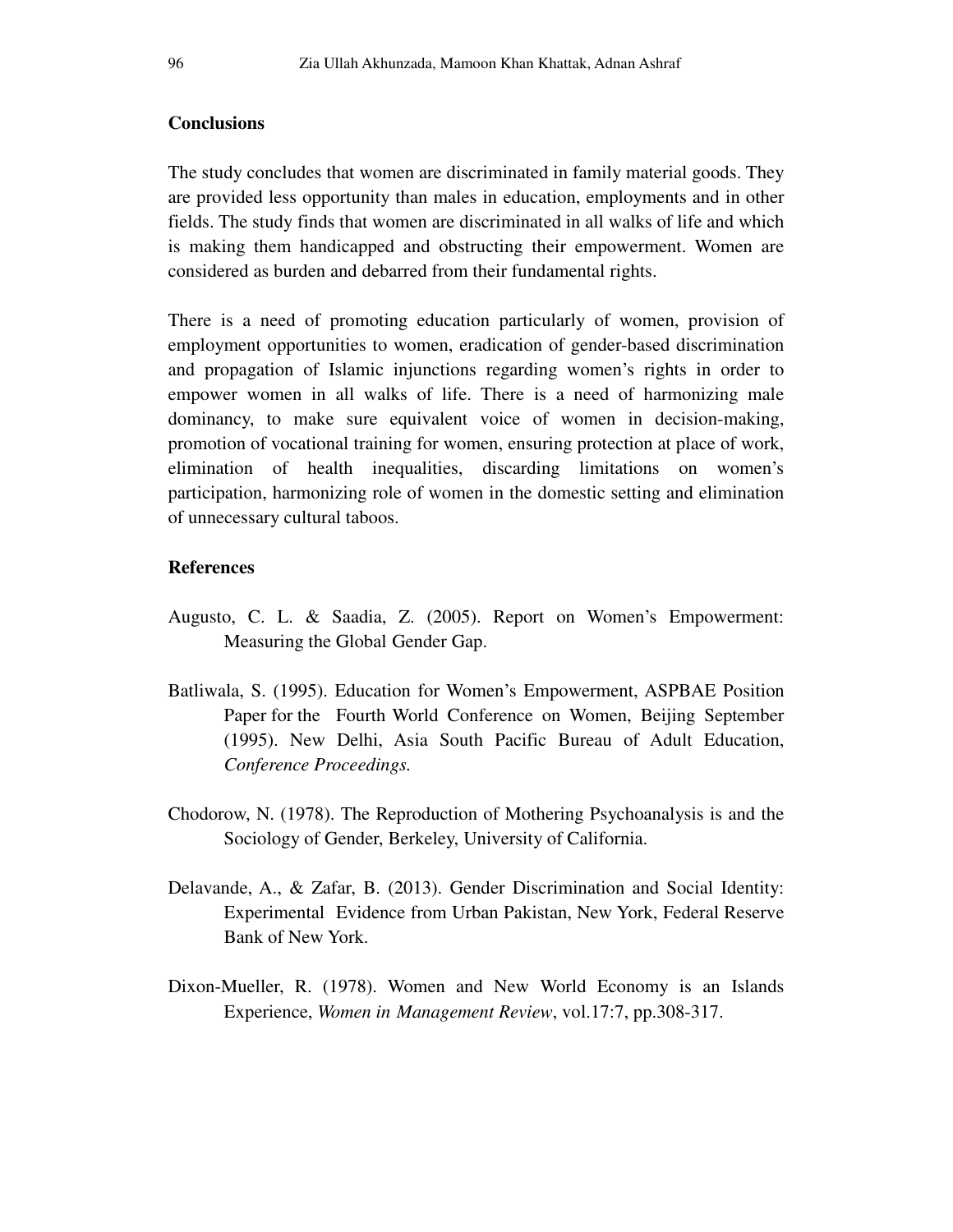- Dyson, T. & Moore. M. (1983).On Kinship Structure, Female Autonomy and Demographic Behaviour in India, *Population and Development Review*, vol.9, pp.35-60.
- Jehan, Q. (2000). Role of Women in Economic Development of Pakistan, Thesis Submitted to the Pakistan Study Centre University of Baluchistan, Quetta. Unpublished Ph.D Thesis.
- Kabeer, N. (2003). Gender Mainstreaming in Poverty Eradication and the Millennium Development Goals: A Handbook for Policy-makers and Other Stakeholders, UK Commonwealth Secretariat.
- Khan, S. A. (2007). Gender Issues in Higher Education in Pakistan, *The Bulletin*, No. 162.
- Kumar, R. (2005). Research Methodology: A Step by Step Guide for Beginners  $(2<sup>nd</sup>$  ed.), Sage Publication Ltd. London, UK.
- Latif, A. (2009). A Critical Analysis of School Enrolment and Literacy Rates of Girls and Women in Pakistan, *Educational Studies*, vol.45:5, pp.424-439.
- Mahmood, S. (June 22, 2008). Feminization, The Dawn News, Karachi.
- Malhotra, A. (2002). Measuring Women's Empowerment as a Variable in International Development, Paper Prepared for the World Bank Workshop on Poverty and Gender; New Perspective Final Version, *Conference Proceedings*.
- Mason, K.O. & Smith, H.L. 2 January (2003). Women's Empowerment and Social Context: Results from Five Asian Countries, USA.
- Narasiah, M.L. (2004). Women and Microcredit, Sonali Publications, New Delhi.
- Naz, A. Ibrahim & Ahmad, W. (2012). Socio-Cultural Impediments to Women Political Empowerment in Pakhtun Society, *Academic Research International*, vol.3:1, pp.163-173.